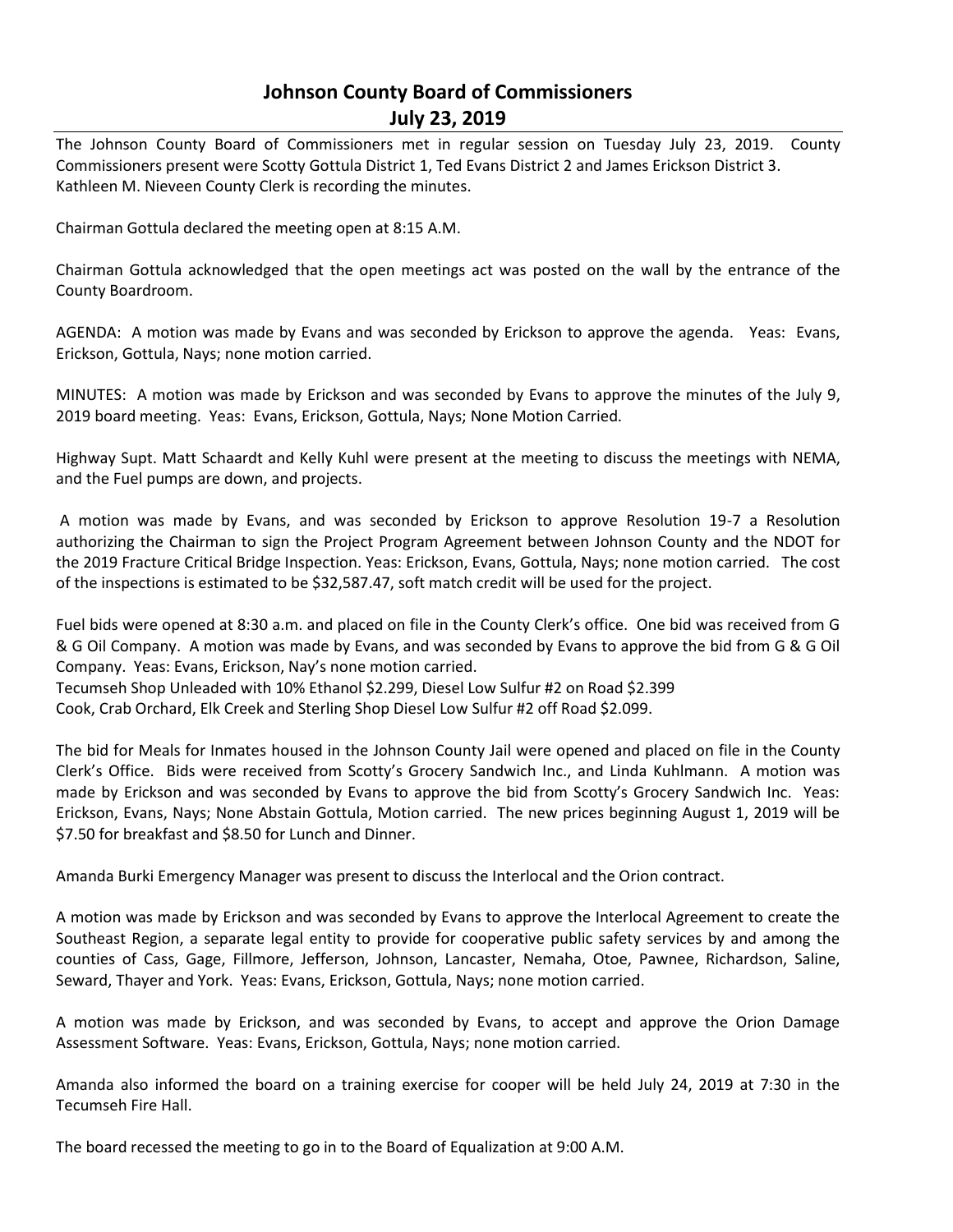The board resumed their regular meeting at 9:20 A.M.

The board opened the bids for a motor grader at 9:20 A.M. Present were Pat Kelley with Murphy Tractor & Equipment Co. and Jeremy from Nebraska Machinery Company. Bids were received from Nebraska Machinery Co., and Murphy Tractor and Equipment. The bids were opened and then each representative was given the opportunity to review their bid with the board and Matt.

A motion was made by Gottula to approve the bid from Nebraska Machinery Co. for a 2019 Cat 12M3, the motion dies for a lack of a second.

Commissioner Evans and Erickson wanted to wait a couple of weeks to see if the new machine would fit into this year's budget. The bids were tabled until the next meeting.

A motion was made by Erickson and was seconded by Evans to approve Resolution 19-8 a Resolution for the transfer of E911 funds to 911 funds in the amount of \$20,739.39. Yeas: Evans, Erickson, Gottula, Nays; none motion carried.

The Public Defender's application was opened and placed on file in the County Clerk's Office. Only one application was received. The next step in the process is at the next meeting the County Board will be appointing a Public Defenders Board and have that board review the application for approval.

The board discussed the white goods drop off. Because of the continued problem with trash being left there and tree limbs the board discusses closing the site.

A motion was made by Erickson and was seconded by Evans to close the white goods drop off as of August 1, 2019. Yeas: Erickson, Evans, Gottula, Nays none motion carried.

The board acknowledges the Johnson County Treasurer's Semi-Annual Report as of June 30, 2019. And the Johnson County Sheriff's Balance Sheet as of June 30, 2019

A motion was made by Erickson and was seconded by Evans to approve the claims as submitted. Yeas: Evans, Erickson, Gottula, Nays; none motion carried. The following claims were paid on funds as follows:

## **GENERAL FUND**: Payroll: \$29,354.03

Claims: \$ 54,480.89

AFLAC – Insurance - 128.96 , AMERICAN NATIONAL BANK – Federal Excise Tax - 93.10, AMERICAN NATIONAL BANK - Federal & Fica Taxes - 8,978.14, AMERITAS –Deferred Comp - 55.00, AMERITAS LIFE INSURANCE CORP. – Insurance - 137.97, BLUE CROSS/BLUE SHEILD OF NE – Health Insurance - 15,316.20, CAPITAL CITY ELECTRIC – Data Rack & Maintenance - 7,748.00, DAS STATE ACCTING - CENTRAL FINANCE – Support, Rent & VPN - 100.64, MIKE DAVISON – Mileage - 226.20, DOLLAR GENERAL-REGIONS 410526 – Supplies - 49.65, EAKES OFFICE SOLUTIONS – Supplies - 78.95, GAGE COUNTY CLERK - Bailiff Expenses - 1,885.24, GC SERVICES LP - 53.72, J0HNSON COUNTY PETTY CASH FUND – PO Box Rent, Postage, Trash - 257.60, JOHNSON COUNTY ROAD DEPT. – Fuel - 4,998.47, JOHNSON COUNTY SHERIFF DEPT. – Paper Service - 30.20, JESSICA JONES – Reimbursement - 51.70, KERNER TRUE VALUE – Supplies - 40.71 - LIBERTY NATIONAL LIFE INSURANCE CO – Insurance - 206.06, LINCOLN NATIONAL LIFE INSURANCE CO – Insurance - 12.81, LYNN PEAVEY COMPANY – Blood Kits - 32.10, MADISON NATIONAL LIFE INSURNACE CO. – Insurance - 170.30, MONTE MCCORD – JCSO Patches - 226.98, MICROFILM IMAGING SYSTEMS – Scanner Rental - 40.00, MORAN PLUMBING AND HEATING,LLC – Repairs @ Sheriff's Office - 356.25, MORRISSEY,MORRISSEY,DALLUGE Website Maintenance - 125.00, NACO – Registration - 65.00, NAVIENT CREDIT FINANCE CORPORATION - 305.25, NEBRASKA DEPT. OF REVENUE – State Taxes - 1,234.42, NWCA – Tags - 58.00, PARAMOUNT LINEN & UNIFORM – Rugs - 32.64, POSTMASTER – Stamps - 1,215.00, REGION V SERVICES – 1/4ly Participation - 2,321.50, RETIREMENT PLANS DIV OF AMERITAS Retirement - 4,591.25, SCOTTY'S GROCERY – Inmate Meals - 737.50, RICHARD R SMITH, ATTORNEY AT LAW –